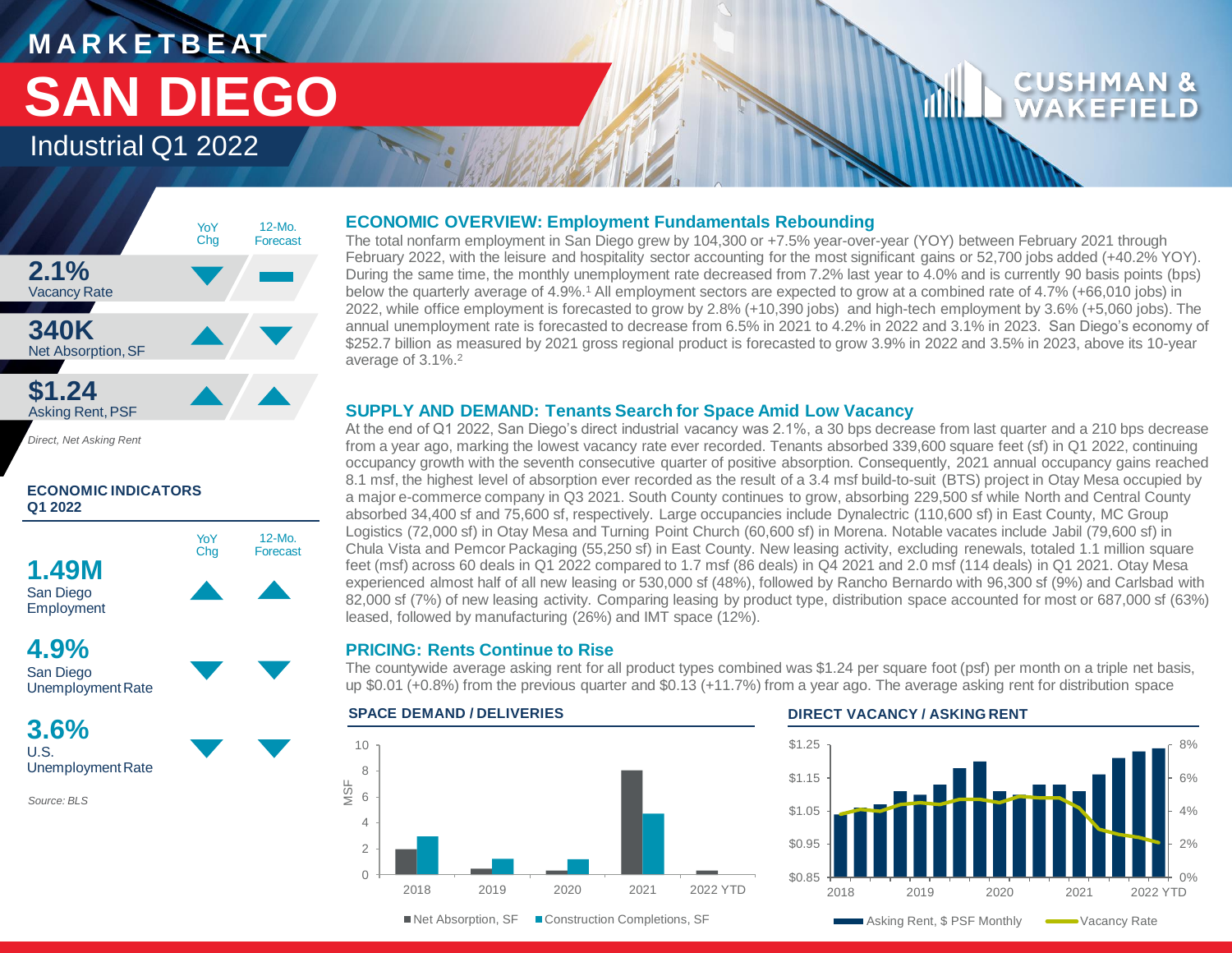increased by 7.3% YOY to \$1.03 psf, while the average rent for R&D space increased by 9.3% YOY to \$1.65 psf. The average rent for manufacturing space increased by 15.7% to \$1.18 psf YOY, while the average rent for IMT buildings increased 10.4% to \$1.49 psf.

Across the region, the market is the tightest for distribution space with direct vacancy at 1.8% in Q1 2022, 370 bps lower than a year ago. Vacancy for R&D space now stands at 2.6% countywide, 100 bps lower than a year ago. Vacancy for IMT space stands at 2.0%, 210 bps lower than a year ago. Manufacturing space has a vacancy rate of 2.2% as of Q1 2022, a decrease of 130 bps compared to last year.

Direct vacancy for all product types combined is down significantly or 210 bps from a year ago, while total availability, including sublease, also remains low at 3.6% in Q1 2022 compared to 6.3% in Q1 2021. Tenant demand continues to be strong from online retail and distribution tenants, especially as the COVID-19 pandemic continues to discourage in-person shopping. In addition, continued growth of life sciences in Central County submarkets will continue to affect inventory as landlords seek products to convert to lab space. With record-low vacancies and significant demand, the continued development of new inventory is expected.

# **FUTURE INVENTORY: Otay Mesa Remains Nexus of Development**

As of Q1 2022, there are 13 properties totaling over 2.4 msf currently under construction countywide. With the exception of a multi-tenant project in East County and a warehouse BTS in Kearny Mesa, development is centered in Otay Mesa with over 2.0 msf of an ongoing development. The majority or 57% of inventory is being built as speculative (SPEC), with the remaining 43% as BTS.

Most of the SPEC development is occurring in Otay Mesa, including 453,000 sf at California Crossings, 247,500 sf at Airway Logistics Center and two remaining buildings at Landmark at Otay for 476,000 sf. The overall preleasing rate of current inventory under construction stands at 53.1%, with the remaining SPEC development available for lease. Additionally, there are 23 proposed projects, totaling 3.6 msf, across all product types. Sources: <sup>1</sup>www.bls.gov<sup>2</sup> Moody's Analytics economy.com 2/2022.

# **OUTLOOK**

- Expanding COVID-19 vaccine eligibility in California and throughout the country will result in an increased activity throughout the year. However, tenants are reassessing their real estate footprint based on work-fromhome policies as well as assessing both short and long-term needs working through and after the pandemic. Leasing within the 10,000 to 50,000 sf range will continue to be the main driver of activity, accounting for 44% of total sf in lease obligations set to expire over the next 18 months.
- Active tenant requirements of all sizes remain robust at 3.3 msf over the next 24 months countywide. While many of these tenants paused their plans due to COVID-19, most of them have returned to exploring the market, have sent out proposals and are in the intermediate stages of their search. While not all of the current tenants in the market will transact in the short term, these levels provide a barometer to leasing activity in quarters to follow.

## **TENANT DEMAND BY INUSTRY TYPE – TOP 5**



### **AVERAGE ASKING RENT \$PSF MONTHLY NNN**



### **UNDER CONSTRUCTION BY TYPE IN SF**

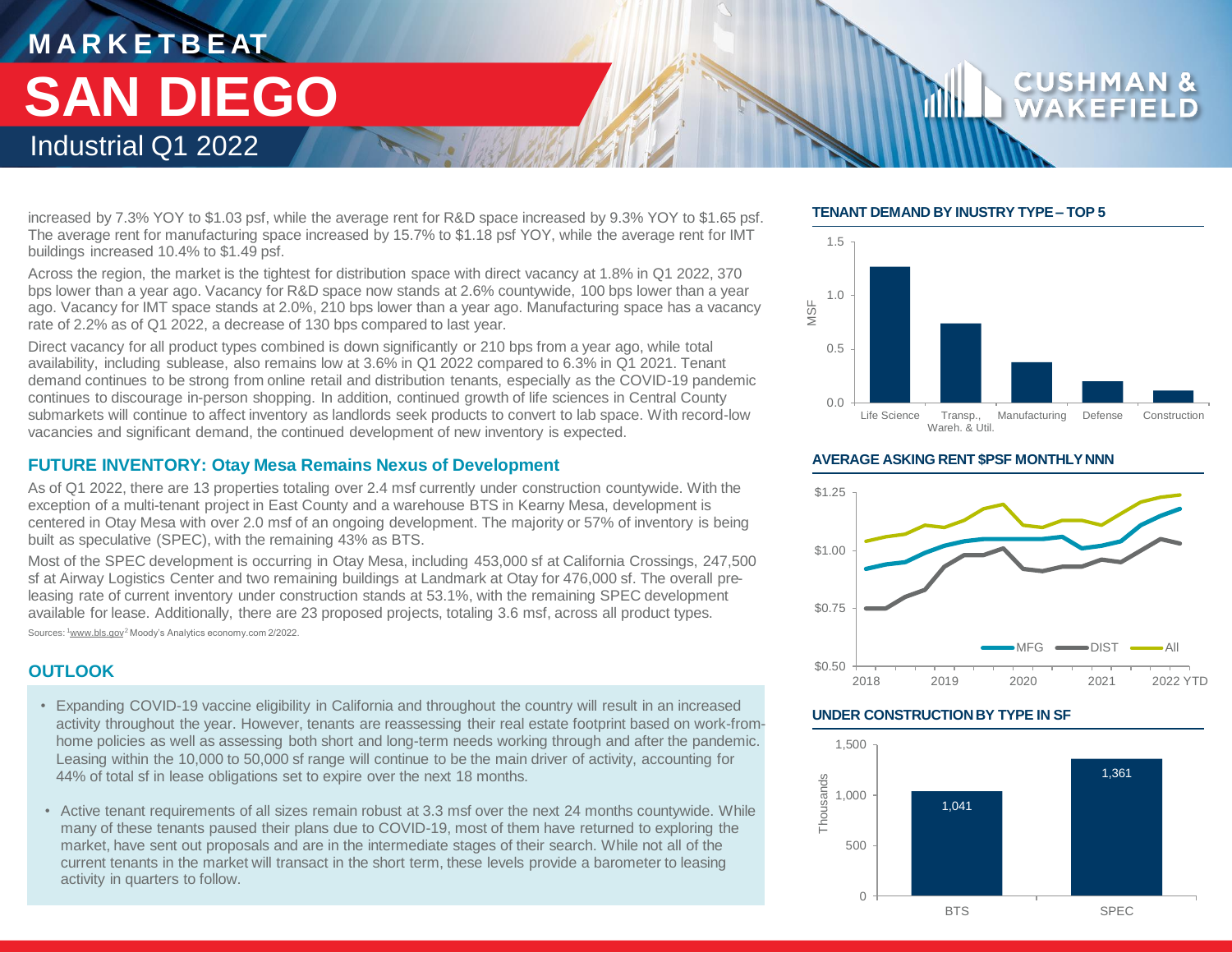### **MARKET STATISTICS**

| <b>SUBMARKET</b>        | <b>INVENTORY</b><br>(SF) | <b>SUBLET</b><br><b>VACANT (SF)</b> | <b>DIRECT VACANT</b><br>(SF) | <b>DIRECT</b><br><b>VACANCY</b><br><b>RATE</b> | <b>CURRENT DIRECT</b><br><b>NET ABSORPTION</b><br>(SF) | <b>YTD DIRECT NET</b><br><b>ABSORPTION (SF)</b> | <b>YTD CONSTR</b><br><b>COMPLETIONS</b><br>(SF) | <b>UNDER CNSTR</b><br>(SF) | <b>AVERAGE ASKING</b><br><b>DIRECT RENT (ALL</b><br><b>TYPES)*</b> | <b>AVERAGE ASKING</b><br><b>DIRECT RENT</b><br>(R&D) | <b>AVERAGE ASKING</b><br><b>DIRECT RENT</b><br>(DIST) |
|-------------------------|--------------------------|-------------------------------------|------------------------------|------------------------------------------------|--------------------------------------------------------|-------------------------------------------------|-------------------------------------------------|----------------------------|--------------------------------------------------------------------|------------------------------------------------------|-------------------------------------------------------|
| North County            | 53,307,294               | 88,405                              | 1,339,466                    | 2.5%                                           | 34,437                                                 | 34,437                                          |                                                 | $\overline{0}$             | \$1.19                                                             | \$1.70                                               | \$1.17                                                |
| <b>Central County</b>   | 78,027,856               | 126,566                             | 1,185,135                    | 1.5%                                           | 75,624                                                 | 75,624                                          |                                                 | 362,878                    | \$1.49                                                             | \$1.73                                               | \$1.25                                                |
| South County            | 35,571,630               | 3,706                               | 1,013,285                    | 2.8%                                           | 229,547                                                | 229,547                                         |                                                 | 2,039,108                  | \$0.99                                                             | \$1.01                                               | \$0.95                                                |
|                         |                          |                                     |                              |                                                |                                                        |                                                 |                                                 |                            |                                                                    |                                                      |                                                       |
| R&D                     | 30,431,950               | 19,769                              | 780,605                      | 2.6%                                           | 18,391                                                 | 18,391                                          |                                                 | $\overline{0}$             | \$1.65                                                             |                                                      |                                                       |
| <b>MFG</b>              | 63,604,266               | 125,854                             | 1,405,677                    | 2.2%                                           | $-212,620$                                             | $-212,620$                                      |                                                 | $\Omega$                   | \$1.18                                                             |                                                      |                                                       |
| IMT                     | 20,512,332               | 22,140                              | 417,673                      | 2.0%                                           | 21,458                                                 | 21,458                                          |                                                 | 22,164                     | \$1.49                                                             |                                                      |                                                       |
| <b>DIST</b>             | 52,358,232               | 50,914                              | 933,931                      | 1.8%                                           | 512,379                                                | 512,379                                         |                                                 | 2,379,822                  | \$1.03                                                             |                                                      |                                                       |
| <b>SAN DIEGO TOTALS</b> | 166,906,780              | 218,677                             | 3,537,886                    | 2.1%                                           | 339,608                                                | 339,608                                         |                                                 | 2,401,986                  | \$1.24                                                             |                                                      |                                                       |

*\*Rental rates reflect weighted triple-net asking \$psf/month. \*\*Renewals not included in leasing statistics.*

*R&D = R&D/Flex, MFG = Manufacturing, IMT = Incubator Multi-Tenant, DIST = Warehouse/Distribution*

### **KEY LEASE TRANSACTIONS Q1 2022**

| <b>PROPERTY</b>          | <b>SUBMARKET</b> | <b>TENANT</b>                  | SF.     | <b>TYPE</b> |
|--------------------------|------------------|--------------------------------|---------|-------------|
| 10020 Pacific Mesa Blvd. | Sorrento Mesa    | <b>BD</b>                      | 318,000 | Renewal**   |
| 717 Harvest Rd.          | Otay Mesa        | Undisclosed eCommerce          | 202,408 | <b>New</b>  |
| 16868 Via Del Campo Ct.  | Rancho Bernardo  | <b>RF</b> Industries           | 86,952  | <b>New</b>  |
| 1601 Landmark Rd.        | 67,528           | Global Logistics & Fulfillment | 67,528  | <b>New</b>  |
| 2091 Rutherford Rd.      | Carlsbad         | Thomson Instrument Company     | 48,500  | <b>New</b>  |

### **KEY SALES TRANSACTIONS Q12022**

| <b>PROPERTY</b>            | <b>SUBMARKET</b>                            | <b>SELLER / BUYER</b>                     | SF      | <b>PRICE / \$ PSF</b> |
|----------------------------|---------------------------------------------|-------------------------------------------|---------|-----------------------|
| <b>BMR Portfolio</b>       | Sorrento Mesa, Sorrento Valley, Rose Canyon | BioMed Realty / Oxford Property Group     | 642,886 | \$464.3M / \$722      |
| 11035-11055 Technology Pl. | Rancho Bernardo                             | Link Logistics / LBA Realty               | 217.645 | \$96.0M / \$441       |
| 2641-2651 La Mirada Dr.    | Vista                                       | Blackstone / James Robbins                | 66,682  | \$13.1M / \$196       |
| 6800 Gateway Park Dr.      | Otay Mesa                                   | 6800 Gateway Park LLC / Dalfen Industrial | 62,875  | \$15.8M / \$250       |
| 2465 Ash St.               | Vista                                       | Harley Dixson / Elion                     | 47,560  | \$11.8M / \$244       |

### **KEY PROJECTS UNDER CONSTRUCTION 2022 YTD**

| <b>PROPERTY</b>                | <b>SUBMARKET</b> | <b>MAJOR TENANT</b>   | SF      | <b>OWNER</b>                          |
|--------------------------------|------------------|-----------------------|---------|---------------------------------------|
| 7144 Otay Mesa Rd.             | Otay Mesa        | Undisclosed eCommerce | 700,000 | IDS Real Estate Group                 |
| Landmark at Otay               | Otay Mesa        | N/A                   | 476,060 | Majestic Realty / Sunroad Enterprises |
| California Crossings           | Otay Mesa        | Undisclosed eCommerce | 453,330 | <b>Sudberry Properties</b>            |
| <b>Kearny Logistics Center</b> | Kearny Mesa      | Undisclosed eCommerce | 315,000 | <b>Lincoln Property Company</b>       |